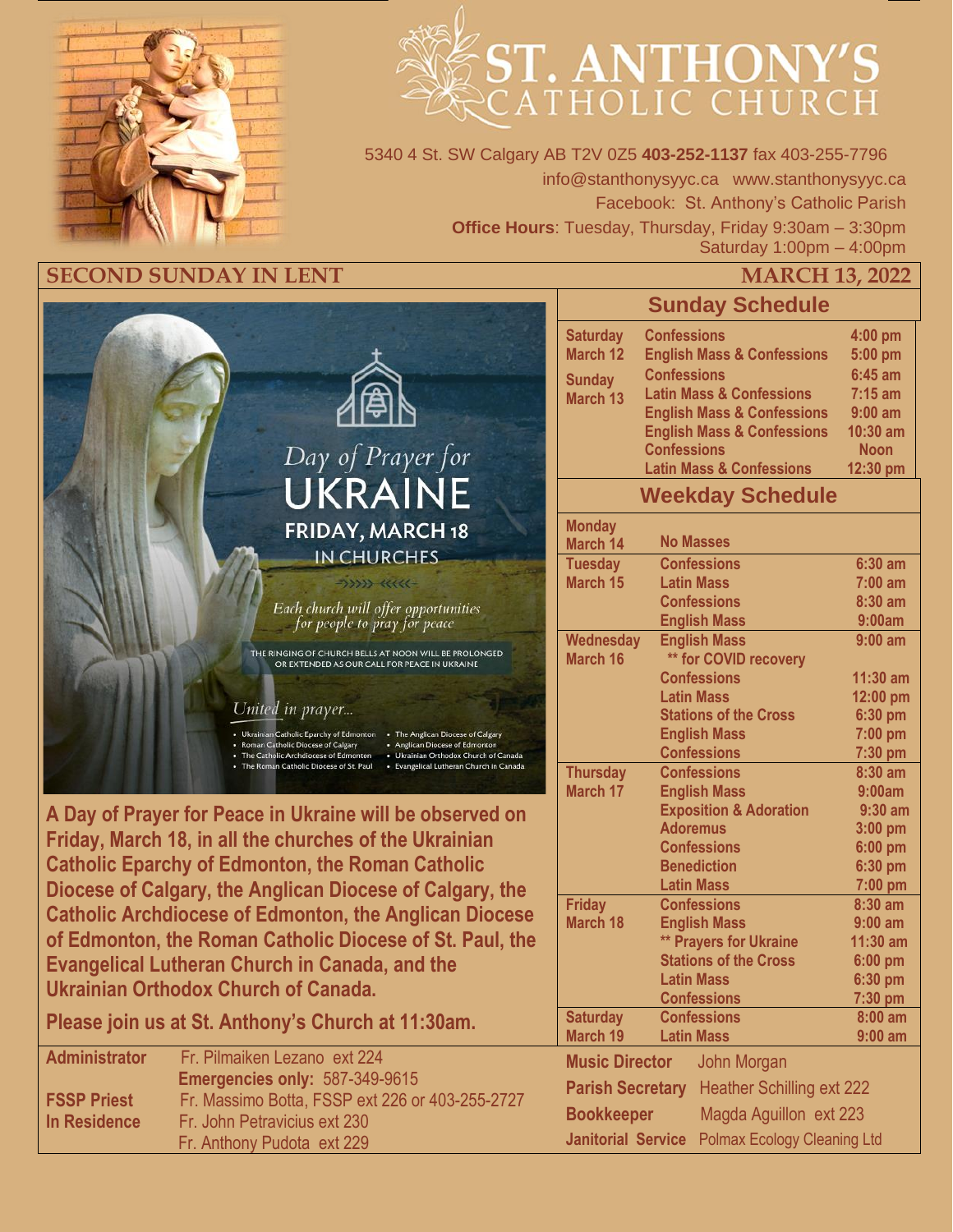Pastoral Notes

# **Transfigured**

Two years ago, the number of the faithful attending Sunday Masses decreased dramatically. Many countries were closing their borders to international travelers in fear of the spread of the virus. Uncertainty was in the air.

It has been a couple of challenging years for many of us. But here we are, today, coming together as a community, with trusting hearts in the Lord.

Throughout these uncertain times, the testimony of many is: What would we do if we didn't have faith? What would we do if we didn't have hope? What would we do if we didn't have Christ in our lives?

Our Lord in the Transfiguration gives us a powerful testimony of what is to come to those who have faith in Him. The transfiguration of our Lord was a very powerful moment in the course of His earthly ministry because it is in this event that he reveals his divine nature and glory to us through Peter, James and John.

Peter's perplexity gives us a glimpse of our Lord's glory; for when our Lord transfigured, Peter realizes that nothing on this earth could make us dirty. Peter, though limited in his human senses, comes to the realization that our Lord's transfigurations is heavenly.

In times of crisis and uncertainty, we must cling to the Lord's testimony. He is to show us the path to heaven. He is to conduct us to work with one another to get out of the pit in which we might be.

As we participate in the Sunday Eucharist, concentrate in our Lord's transfiguration, so that we might go to the place where He is, for He says: "And if I go and prepare a place for you, I will come again and will take you to myself, so that where I am, there you may be also. And you know the way to the place where I am going" (Jn 14:3-4).

Let us, therefore, have an unwavering faith in Our Lord because we are lucky to know that He is indeed the Messiah who came to save us from our sins.

## **RESOURCES FOR CHILDREN**

### **The Kid's Bulletin**

**[https://thekidsbulletin.files.wordpress.com/2022/02/the](https://thekidsbulletin.files.wordpress.com/2022/02/the-kids-bulletin-lent-2.pdf)[kids-bulletin-lent-2.pdf](https://thekidsbulletin.files.wordpress.com/2022/02/the-kids-bulletin-lent-2.pdf)**

**Children's Liturgy of the Word with Miss Heidi (Catholic TV) <https://www.catholictv.org/childrens-liturgy.html>**

## **Livestream Sunday 10:30am**

<https://www.youtube.com/c/StAnthonysCatholicChurchCalgaryAB>

[Facebook.com/stanthonysyyc](https://www.facebook.com/stanthonysyyc/) or Telus Optik 877



## **[CCCB Daily Readings](http://ec2-34-245-7-114.eu-west-1.compute.amazonaws.com/daily-texts/reading/2022-03-13)**

Psalm: 27

First Reading: Genesis 15.5-12, 17-18 Second Reading: Philippians 3.20 – 4.1 Gospel: Luke 9.28b-36

St. Anthony's Updates

### **Mass for Recovery from COVID**

Please join us for a special **Mass for the Sick** for the intentions of those who suffer the effects of the pandemic, and for those who have recovered, **Wednesday, March 16 at 9am.** 

### **Prayer Service for Ukraine**

St. Anthony's will host a **prayer service on Friday, March 18 at 11:30am** in union with **A Day of Prayer for Peace in Ukraine** being observed throughout Alberta and Canada. The ringing of the noon bells on this day will be prolonged or extended as our call for peace in Ukraine.

**• For the nation and people of Ukraine**, that they may experience peace and justice, let us pray to the Lord…

• **For people displaced by war and conflict**, that they may receive humanitarian assistance by nations and people of goodwill, let us pray to the Lord…

• **For Ukrainians in Canada**, that they may experience the closeness of God and the support of the faith communities in this time of pain and hardship, let us pray to the Lord…

**Thank you to everyone who has contributed so generously to our Lenten Food Drive with both food and monetary donations.** If you would like to participate in the sorting and storing of the food items received on Thursday March 17 please call or email Heather at the Parish office [secretary@stanthonysyyc.ca.](mailto:secretary@stanthonysyyc.ca)

## **Healing Corner**

Lord Jesus Christ, we believe that You are our Lord and Saviour. We pray that You rekindle our faith and trust in You so that we may continue with the work that You have commanded us to do. Amen.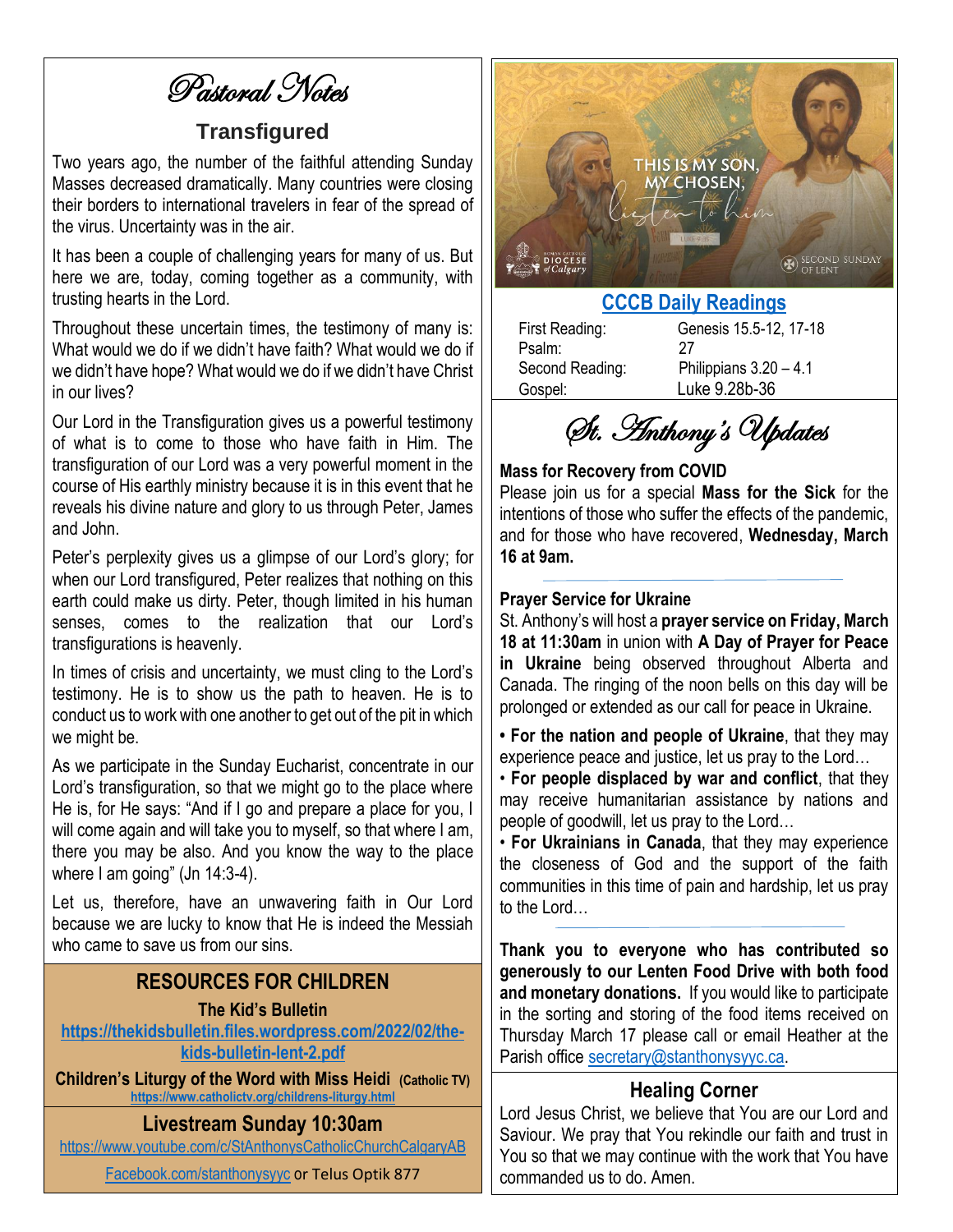# **MASS INTENTIONS**

| Sunday, March 13           |            |                       |  |  |
|----------------------------|------------|-----------------------|--|--|
| 7:15am Latin               | <b>SI</b>  | <b>FSSP</b>           |  |  |
| 9:00am English             | SI         | John McKinnon         |  |  |
|                            | <b>RIP</b> | Jan Kolibas           |  |  |
| 10:30am English            | <b>RIP</b> | Conchita David        |  |  |
| 12:30 pm Latin             | SI         | Thanksgiving and Job  |  |  |
| Monday, March 14           |            | No Masses             |  |  |
| Tuesday, March 15          |            |                       |  |  |
| 7:00am Latin               | <b>RIP</b> | Wenda Verreault       |  |  |
| 9:00am English             | SI         | John McKinnon         |  |  |
|                            | <b>RIP</b> | Conchita David        |  |  |
| <b>Wednesday, March 16</b> |            |                       |  |  |
| 9:00am English             | SI         | Recovery from COVID   |  |  |
| 12:00pm Latin              | SI         | <b>Thomson Family</b> |  |  |
| 7:00pm English             | SI         | John McKinnon         |  |  |
|                            | <b>RIP</b> | Conchita David        |  |  |
| Thursday, March 17         |            |                       |  |  |
| 9:00am English             | SI         | <b>Austin Gerwing</b> |  |  |
|                            | SI         | John McKinnon         |  |  |
| 7:00pm Latin               | SI         | Carol Tholenaer       |  |  |
| Friday, March 18           |            |                       |  |  |
| 9:00am English             | SI         | Milda Kolibas         |  |  |
|                            | <b>RIP</b> | Lilia Bettencourt     |  |  |
| 6:30pm Latin               | SI         | Joshua Filipetto      |  |  |
| Saturday, March 19         |            |                       |  |  |
| 9:00am Latin               | SI         | <b>Colin Fraser</b>   |  |  |
| 5:00pm English             | <b>RIP</b> | Josh Campbell         |  |  |
|                            | SI         | The Borras Family     |  |  |
| <b>LATIN MASS CALENDAR</b> |            |                       |  |  |

**Sunday, March 13 Sunday, March 20 Sunday, March 27**

1st CL Second Sunday of Lent 1 st CL Third Sunday of Lent 1<sup>st</sup> CL (Laetare) 4<sup>th</sup> Sunday of Lent

# **LET US PRAY FOR THE SICK**

Lorenzo, Rose Dourado, Morris Drydyk, Lois Goodfellow, Evelyn Manser, Carter McLachalan, Johnson Mont, Leanne Morgan, Charlene Munn, Veronica Wong, Colleen Yey

**May the Lord grant them healing, comfort, and peace**.

# **REST IN PEACE Castro Guintu and Mary Roberge**

**Our heartfelt sympathies to their families.**

May their souls and the souls of all the faithful departed, through the mercy of God, rest in peace.



Peter, John and James had a mountaintop experience with Jesus by witnessing His transfiguration. We too can have a mountaintop experience when we open our minds and hearts to

following God's Will for our lives. If God is calling you, to be a priest, religious or deacon, visit: **[catholicyyc.ca/vocations](http://www.catholicyyc.ca/vocations)**



# **WEEKLY ADORATION**

**Thursday March 17 10 am – 6 pm**

## **Adoremus 3-4pm**

**If there is anything you need, pray for it. Philippians 4:6** [Red Altar Candle Offering](https://stanthonysyyc.ca/wp-content/uploads/2020/10/RED-ALTAR-CANDLE-OFFERING.pdf)

A minimum of 2 people per hour are required Please Register [in advance](https://volunteersignup.org/EXBPK) on our website or sign in at the office door.

# **PASCHAL TRIDUUM SCHEDULE**

**6:30pm English**

## **Commemoration of the Lord's Supper**

(Parish Hall) until midnight.

Followed by Adoration of the Blessed Sacrament at the Altar of Repose

**Holy Thursday April 14**

|                                | 8:30pm Latin                                    |
|--------------------------------|-------------------------------------------------|
|                                | <b>Commemoration of the Lord's Passion</b>      |
| <b>Good Friday</b><br>April 15 | <b>Noon Stations of the Cross</b>               |
|                                | 3:00pm English                                  |
|                                | 5:30pm Latin                                    |
| <b>Easter</b><br>Vigil         | <b>Commemoration of the Lord's Resurrection</b> |
|                                | 8:00pm English                                  |
| April 16                       | 11:00pm Latin                                   |

## **Lenten Reconciliation at St. Anthony's**

**Sundays 6:45am – 2:00pm (1/2 hour before and during all Masses)**

**Mondays & Tuesdays 6:30 – 6:50am, 8:30 – 8:50am**

**Wednesdays 11:30 – 11:50am, 7:30 – 8:00pm**

**Thursdays – 8:30 – 8:50am, 6:00 – 6:20pm**

**Fridays – 8:30 – 8:50am, 7:30 – 8:00pm**

**Saturdays – 8:00 – 8:50am, 4:00 – 4:50pm**

**Our parish relies on your regular offertory giving for maintenance and growth and outreach. Thank you for your generosity.** 



**E-transfer:** isupport@stanthonysyyc.ca

**Pre-Authorized Withdrawal registration**  & **Credit Card donations:** [stanthonysyyc.ca/donation](https://stanthonysyyc.ca/donation/)

**Mail cheques to:** 5340 4 Street SW, Calgary, T2V 0Z5